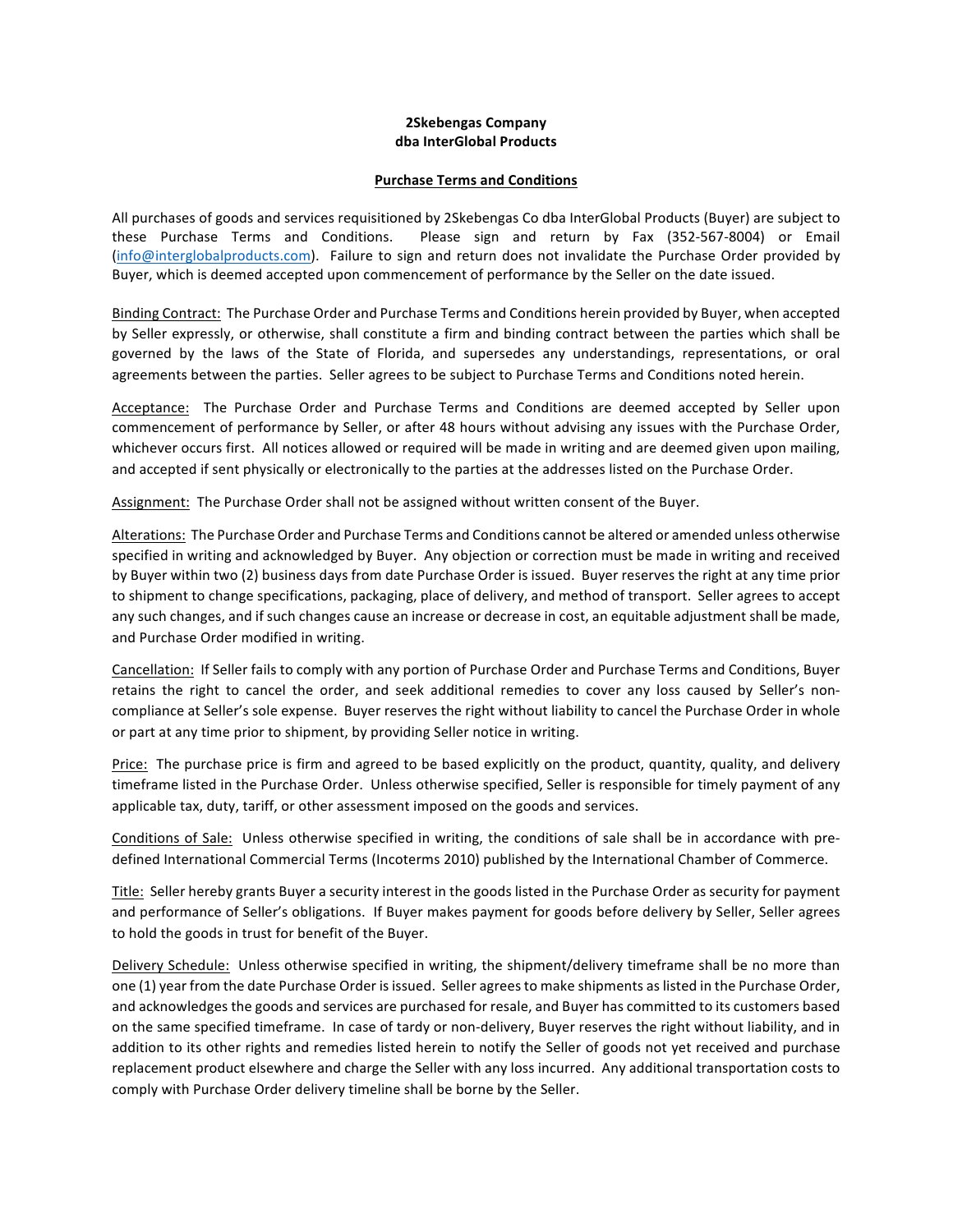Partial Delivery: Partial shipment/delivery is not permitted under the Purchase Order, unless otherwise specified and agreed to by Buyer in writing.

Documentation: Seller agrees to provide upon Buyer's request, the following documentation relating to the goods and services listed in the Purchase Order, including but not limited to:

- o Certificate of Analysis
- $\circ$  Packing List
- o Certificate of Origin
- $\circ$  HACCP Plan (in English, or with English translation)
- o HACCP Plan Audit Certification
- $\circ$  3<sup>rd</sup> Party Audit Report & Certificate (if available)
- o Kosher Certificate
- o FDA Registration Information
- o Continuing Product Guarantee
- o Product Specification
- o Ingredient Statement
- o GMO Statement
- o Allergen Statement
- o Nutritional Information
- o Material Safety Data Sheet (MSDS)
- o Liability Insurance Certificate

Inspection and Non-Conformity: Buyer reserves the right to inspect the goods, and reject any goods which are deemed defective or nonconforming with the requirements of the Purchase Order. Goods and services purchased are subject to inspection at time of delivery to final customer. Seller acknowledges that Buyer may resell the goods, and accordingly Seller agrees that Buyer may exercise its right of rejection at the request of Buyer's final customer. Buyer may reject all or part of any shipment, and require price adjustments to compensate for expenses and losses incurred to meet the required specifications. For a period of 90 days after delivery, Buyer reserves the right to revoke acceptance for any nonconforming goods which were not perceived during initial inspection. Certification of government authority or any other similar entity shall not constitute proof that such goods are sound or otherwise acceptable. Payment for goods delivered shall not constitute acceptance of the goods. Seller agrees to pay or reimburse Buyer within 30 days or rejection notification for expenses and damages incurred from goods not in conformity. 

Lawful Process: Seller warrants that their performance under the Purchase Order, and all goods and services delivered will comply in all respects with all applicable laws and regulations.

Warranties: Seller guarantees and warrants that all goods and services purchased shall conform to the specifications listed on the Purchase Order, be of good quality and merchantable in the trade strictly as goods of such kind and quality, produced during the most recent crop cycle, be food grade and fit for human consumption, be properly labeled in accordance with applicable laws and regulations, and be free from defects. If Seller knows or has reason to know the particular purpose for which Buyer intends to use the goods, Seller warrants that such goods will be suitable for such purpose. Seller's warranty shall cover Buyer, its successors and assigns, customers and users of the goods sold by Buyer, and Seller agrees to permit Buyers assignment of this warranty to such parties. Inspection, acceptance and use of the goods shall not affect Seller's obligations under this warranty.

Insurance: Seller agrees to maintain such insurance as will protect Seller, Buyer, its agents, successors, and assigns from any claims of damage to property, and personal injury including death, which arise from but not limited to the goods and services listed on the Purchase Order. Seller agrees to maintain product liability insurance with minimum policy limits of \$1,000,000 per occurrence, naming Buyer as additional insured.